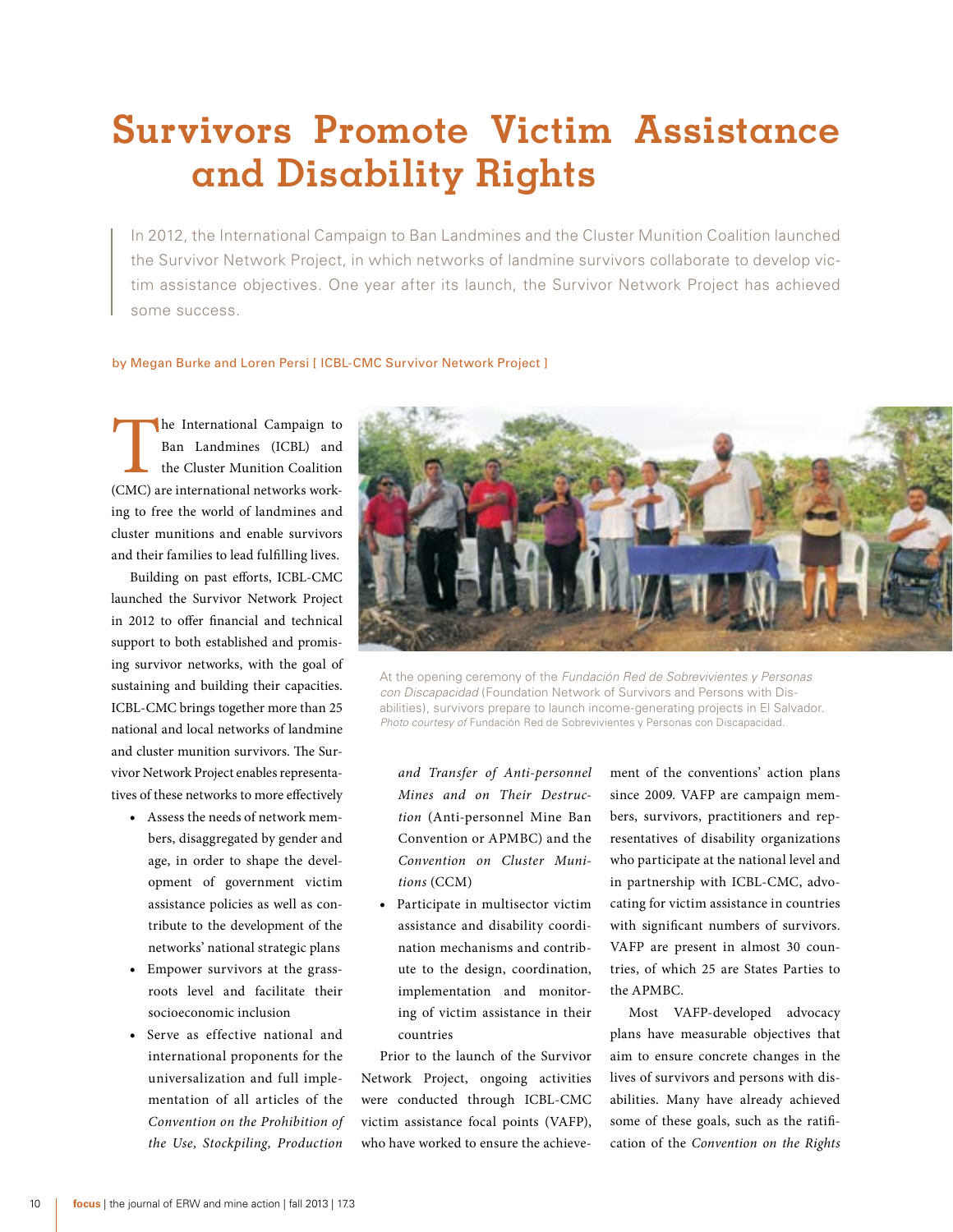

The Afghanistan Landmine Survivors' Organization's mainstreaming center. *Photo courtesy of the authors.*

*of Persons with Disabilities* (CRPD), the adoption of national laws for the rights of disabled people, the establishment of victim assistance coordination mechanisms and the development of national action plans.

The Survivor Network Project was designed to build upon the work of the VAFP and respond to the needs and interests of survivors to enhance their participation in both campaigns. The work of the Survivor Network Project also builds upon the legacy of ICBL member Landmine Survivors Network, which later became Survivor Corps and ended operations in 2010.

## **Achievement of Survivor Networks**

Thus far, ICBL-CMC has used funding provided by Norway to support 11 survivor networks. ICBL-CMC was also able to provide technical, capacity-building support to additional networks.

Here is a brief overview of the achievements of four of the more established survivor networks:

The **Afghan Landmine Survivors' Organization** has enabled hundreds of landmine survivors, persons with disabilities and members of the community, most of whom are children, to acquire new skills in literacy, English, computers and mathematics. Having these skills increases survivors' chances of employment and helps inform them of their rights. The establishment of women's committees

has ensured the inclusion of women in advocacy and other program activities.

Through its health-, peer- and economic-support programs, the **Association for Empowerment of Persons with Disabilities** in Vietnam has empowered survivors and disabled people to lead independent lives and become more involved within their communities.

In El Salvador, the *Fundación Red de Sobrevivientes y Personas con Discapacidad* (Foundation Network of Survivors and Persons with Disabilities) held a national forum on disability rights that contributed to the development of protocols for medical attention for disabled people. Twenty local survivor organizations have advocated for disability rights at the municipal level, and the foundation's health and economic opportunity programs assisted their members in becoming mobile and gainfully employed.

**Landmine Survivors Initiatives** in Bosnia and Herzegovina provides peer support, health referrals, economic support and business training. In 2012, 43 survivors who had received support "paid it forward" by providing community service to 150 different survivors and family members, effectively multiplying the impact of the program.

Seven other emerging survivor networks received yearlong support grants starting in July 2012:

The **Association of Albanian Assistance for Integration and Democratic Development**, more commonly known by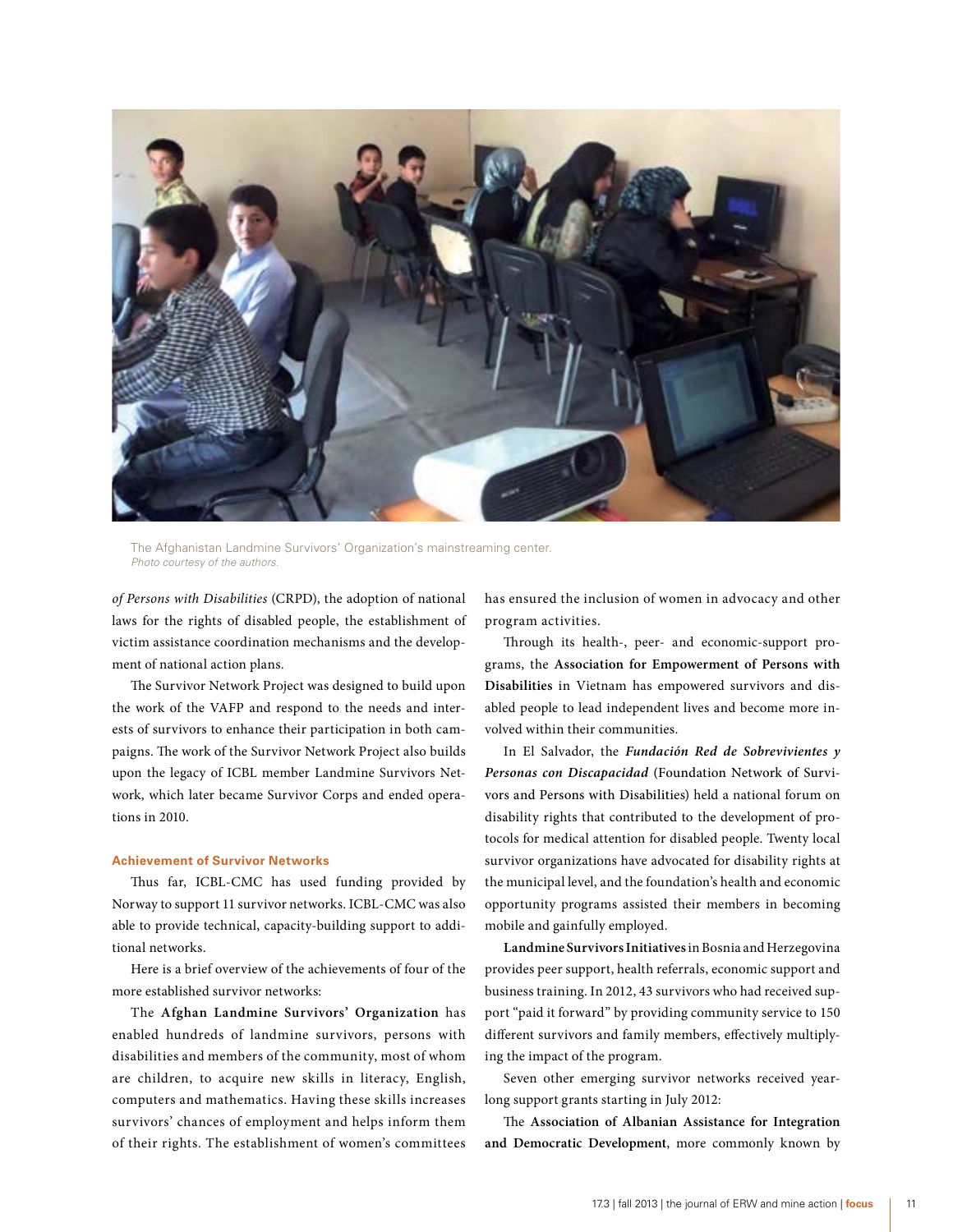

Survivors in Bosnia and Herzegovina display cheese produced as part of an income-generating project. *Photo courtesy of the authors.*

its acronym ALB-AID and formerly the Victims of Mines and Arms Kukes, increased coverage to include three more districts of the country, strengthened links with other disability organizations and successfully advocated for the ratification of the CRPD.

The *Association Sénégalaise des Victimes de Mines* (Senegalese Association of Mine Victims) offered peer support and seed financing for small businesses through five, local survivor groups, organized a sporting event with survivors from Guinea-Bissau and hosted two trainings on gender in mine action and victim assistance.

The survivor network of the **Cambodia Campaign to Ban Landmines** met with provincial leaders of mine affected communities throughout the country to raise awareness of the rights and needs of survivors and other persons with disabilities.

A product of the Survivor Network Project, the **Consortium of Survivor Networks** in Democratic Republic of the Congo held a national forum, hosted by the Congolese Campaign to Ban Landmines, for the ratification of the CRPD. The consortium also held a peer-support training for survivor leaders from Kinshasa and North and South Kivu, the first such training ever held in the country.

The Tajik Survivor Network of the **Tajikistan Campaign to Ban Landmines** engaged government representatives to promote the ratification of the CCM and to raise awareness about the need to improve victim assistance. The campaign also opened a mainstreaming center in Rasht Valley, an affected community, to train survivors and persons with disabilities in marketable skills.

The **Uganda Landmine Survivors Association** organized local survivor networks in two districts of northern Uganda and provided health and economic support to enable survivors to become more independent.

*Yitawekilgn Yeakal Gudatagnoch Mehiber* (YYGM— Recognize our Disability), a local organization of survivors established by the former Landmine Survivors Network branch in Ethiopia, engaged in peer support and provided economic opportunities to survivors. YYGM has provided capacity building to three other networks including the National Association of Women with Disabilities, which also has survivors among its members.

All 11 survivor networks funded through the project carried out rights-based victim assistance advocacy, illustrating the important role that survivors have in building